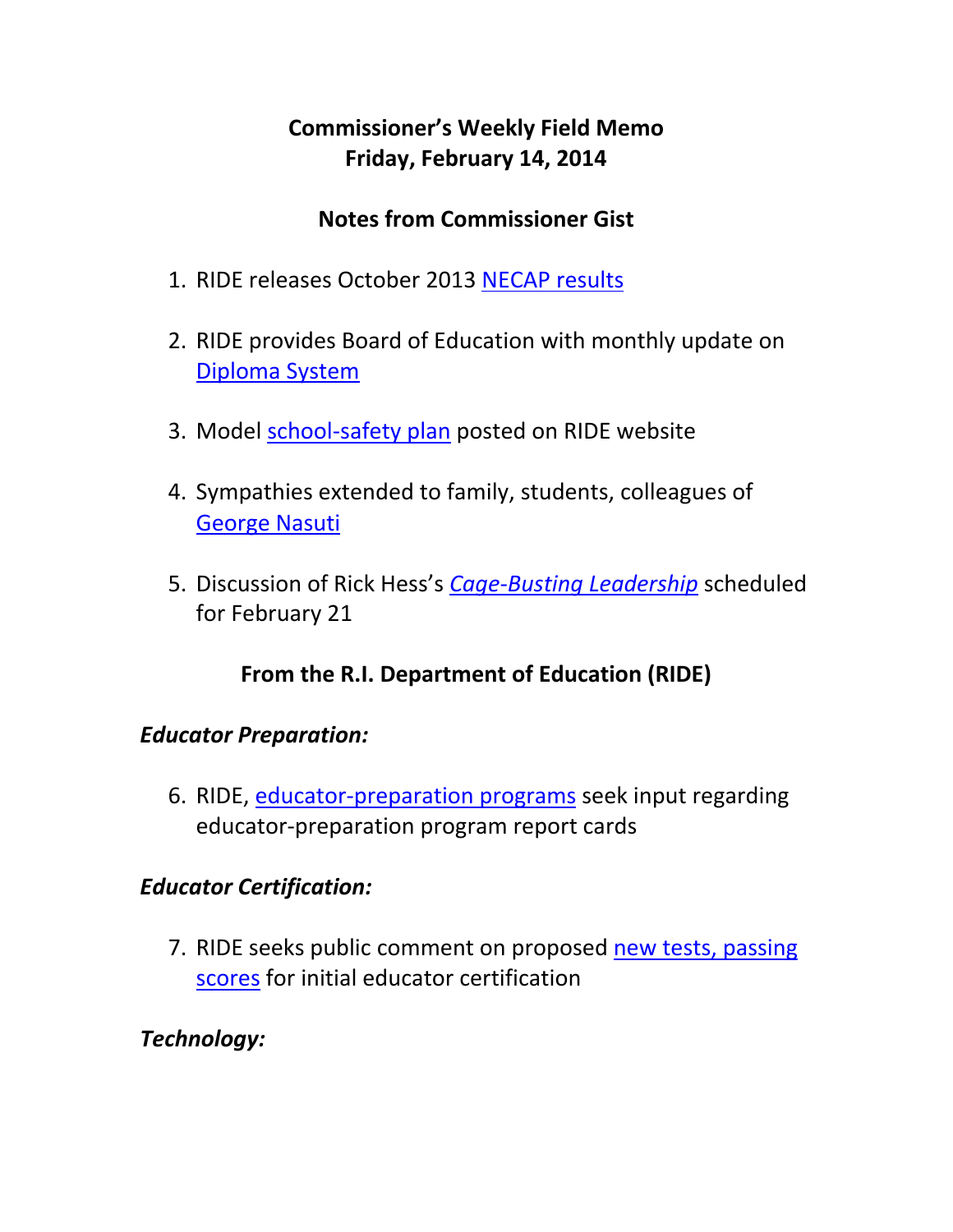8. LEAs reminded to make appointment with RIDE on Wireless Classroom Initiative once vendor is selected

#### **From the U.S. Department of Education**

- 9. U.S. Department of Education outlines possible use of federal funding for digital learning
- 10. U.S. Department of Education seeks public comment on grants to expand high‐quality preschool programs
- 11. U.S. Department of Education notes Career and Technical Education Month

### **Action Item Calendar**

March 7: School Health Profiles due

**Notes from Commissioner Gist**

**1. RIDE releases October 2013 NECAP results**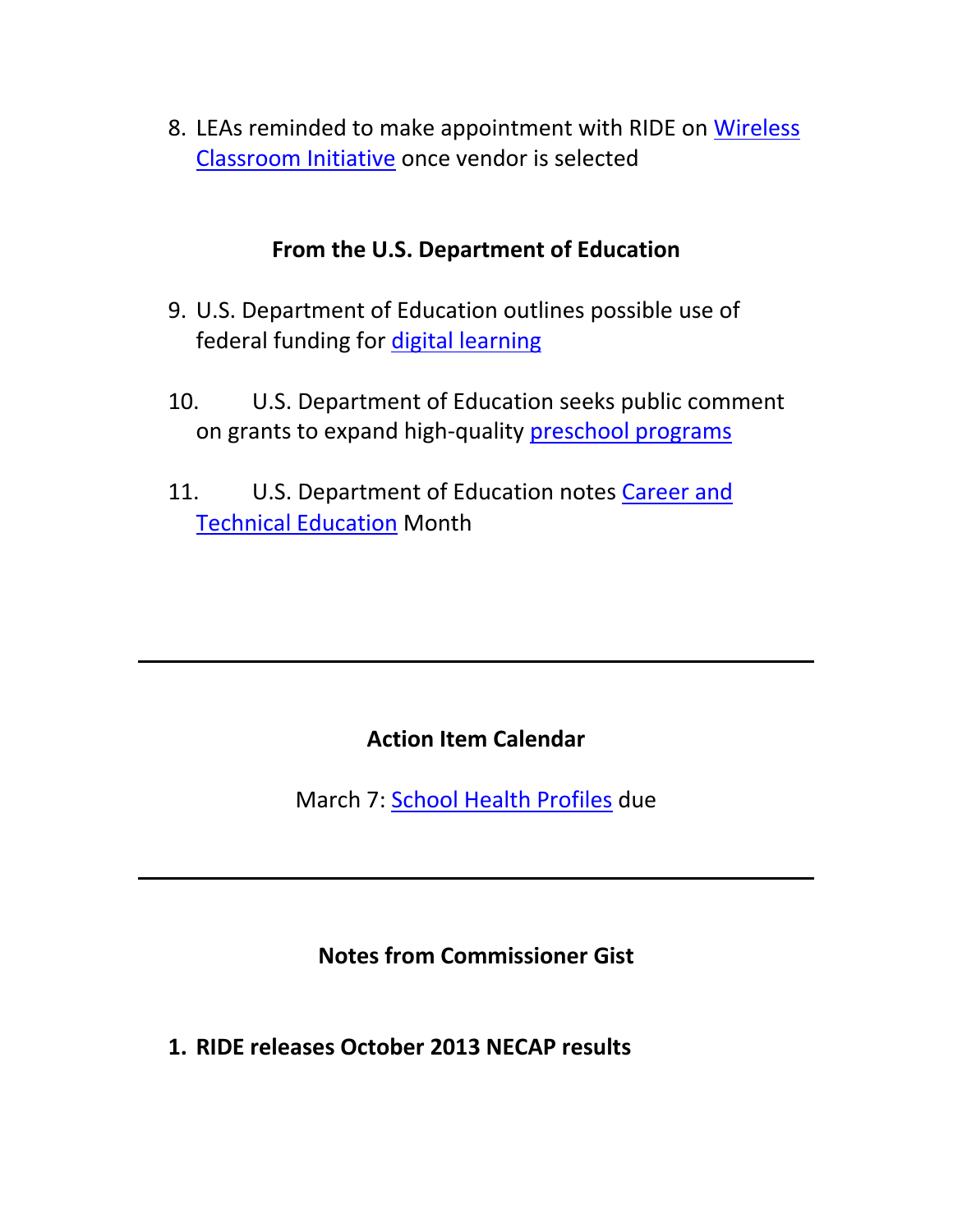Yesterday morning we released our complete report on the October 2013 NECAP test administration. Last month we released some of the highlights from the 2013 NECAP, including statewide and LEA‐level results, as well graduation rates. Yesterday's complete report included cross‐state comparisons, reports on disaggregations and achievement gaps, data on progress over time, the results of the writing assessment, and results at the school level.

Among the highlights:

- Rhode Island high-school students fared well compared with their peers in the region and improved their performance overall.
- Rhode Island students in grade 11 improved by 2 percentage points, to 81 percent proficiency, in reading, and by 2 percentage points in mathematics as well, to 36 percent proficiency.
- Rhode Island high-school scores are once again the highest among the NECAP in reading and have caught up with the other NECAP states in mathematics.
- Rhode Island results also remain strong in writing, with 60 percent of the tested students in elementary and middle school attaining proficiency – highest among the NECAP states.
- Rhode Island high-school students scored 66-percent proficient in writing, also highest among the NECAP states.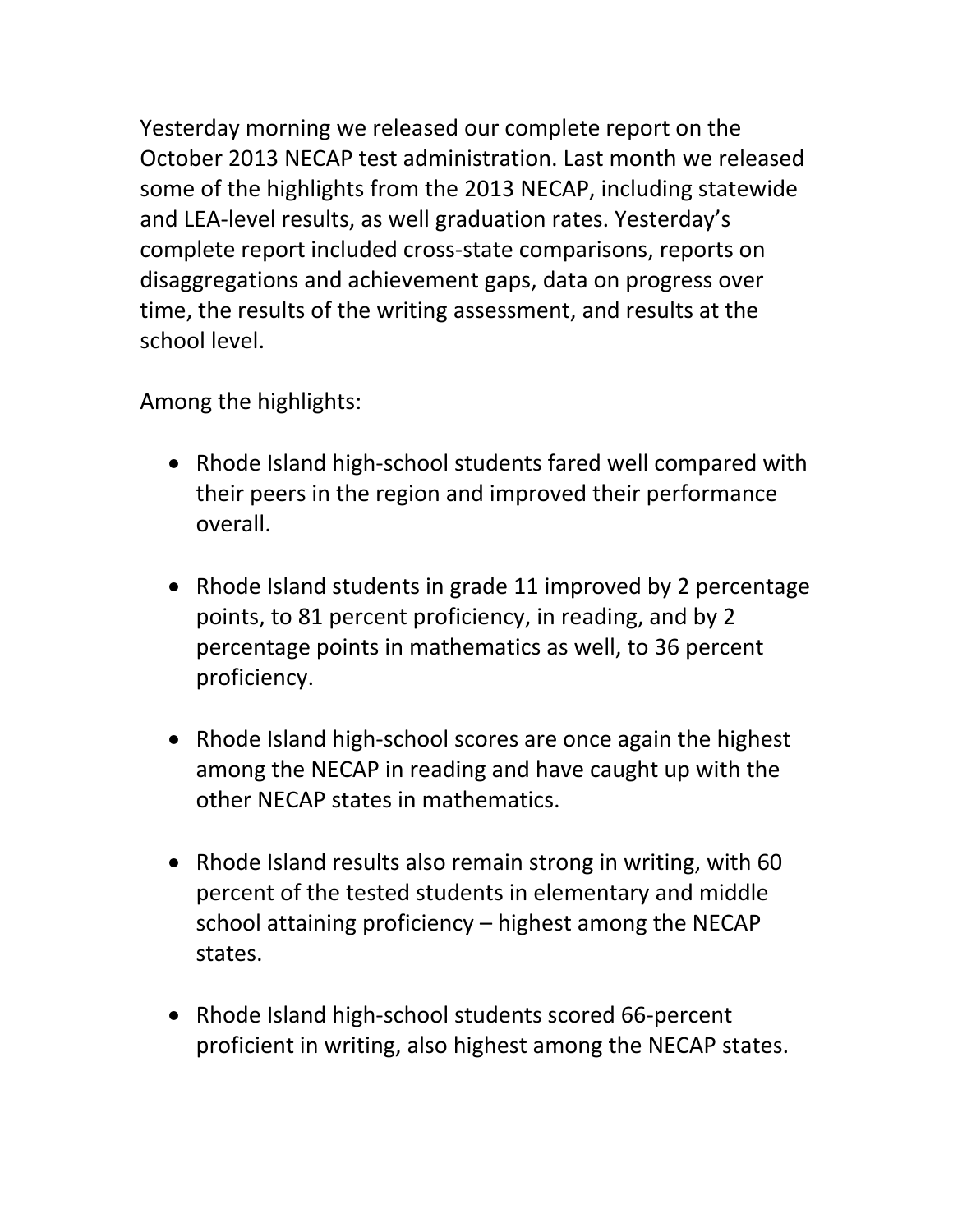At the local level, a number of schools and LEAs have made significant improvements in both mathematics and reading over the past five years:

LEAs making significant progress in both mathematics and reading over the past five years are: Chariho Regional, Cumberland, Exeter‐West Greenwich Regional, North Kingstown, North Providence, Providence, and The Learning Community (charter).

The Lincoln School District made significant one‐year gains in reading, improving by 4 percentage points.

Schools making significant progress in both mathematics and reading over the past five years are: Burrillville High School, Chariho Middle School, Coventry High School, East Providence High School, Exeter‐West Greenwich Regional Senior High School, Frank E. Thompson Middle School (Newport), North Kingstown Senior High School, North Providence High School, Vartan Gregorian Elementary School (Providence), Times 2 Academy Middle School (Providence charter), The Learning Community Elementary School, Pilgrim High School (Warwick), Warwick Veterans Memorial High School, and Westerly High School.

Forest Avenue Elementary School, in Middletown, made significant one‐year gains in both mathematics and reading. Burrillville High School, Narragansett High School, and Westerly High School made significant one‐year gains in mathematics. Lyman B. Goff Junior High School and William E. Tolman Senior High School, both in Pawtucket, made significant one‐year gains in reading.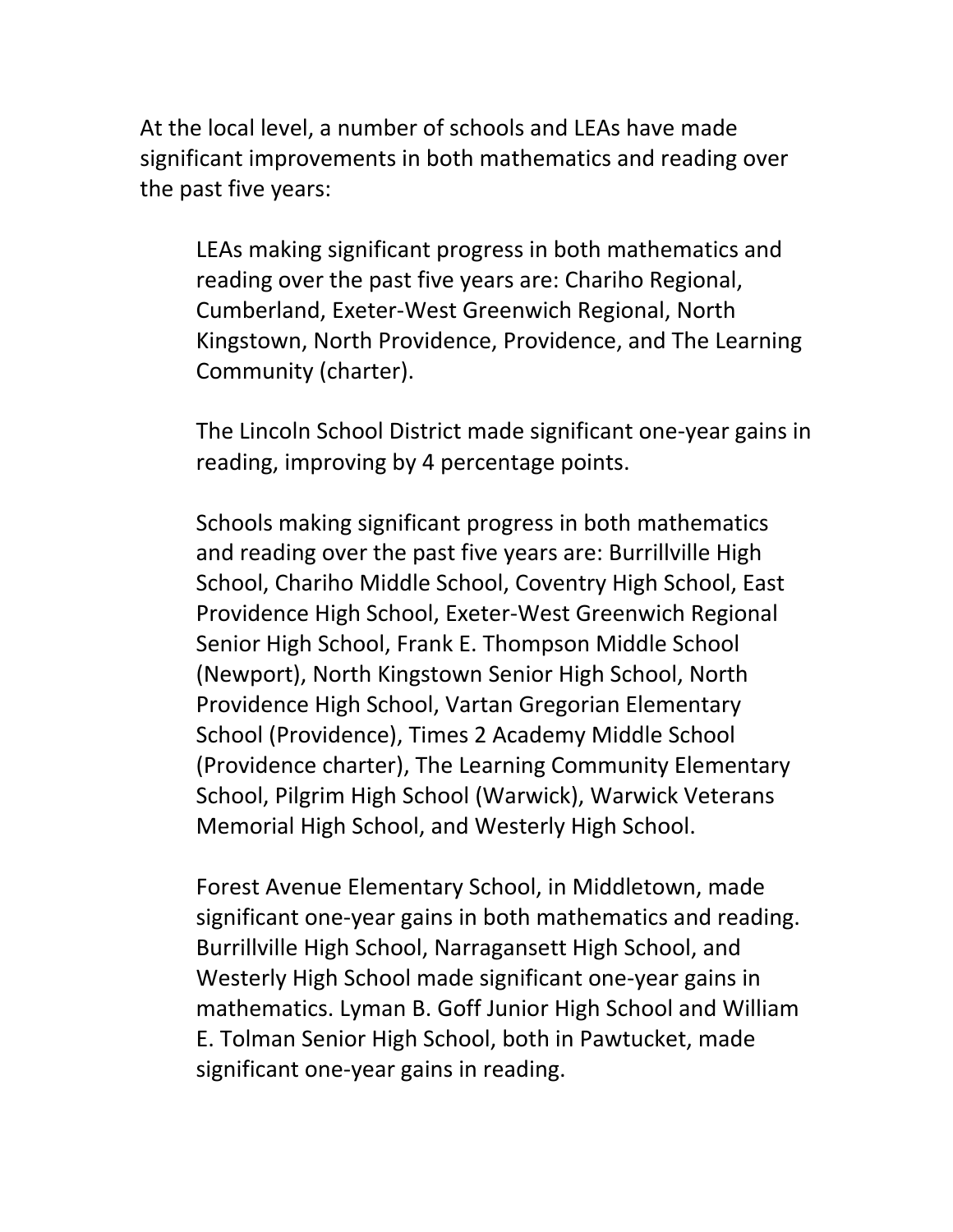Congratulations on these achievements!

As I commented in the news release and to the media yesterday, the progress our students and teachers have made, especially at the high‐school level, is powerful evidence that all students can succeed when we maintain high expectations and when we provide resources and support to advance teaching and learning. Though we know a lot of work remains ahead, as we strive to close achievement gaps and to maintain and expand proficiency levels across the state, Rhode Islanders should be proud of how far we have come over the past five years.

The report is posted on the RIDE website, at:

http://www.ride.ri.gov/InstructionAssessment/Assessment/ NECAPAssessment/NECAPResults.aspx

## **2. RIDE provides Board of Education with monthly update on Diploma System**

Last week, the Board of Education held a discussion on the Diploma System, during which we presented the Board with our February update on progress student are making toward graduation. Our February Update shows that at present 75.5 percent of the 2014 Cohort (students who took the NECAP assessments in October 2012) has met the state‐assessment requirements of the Diploma System. The percent is up 2.5 points since our January report, thanks to the data you provided to us regarding students success on other approved assessments. Thank you for providing us with the data; we will continue to provide the Board of Education with monthly updates as we gather more data and information about our current high‐school seniors.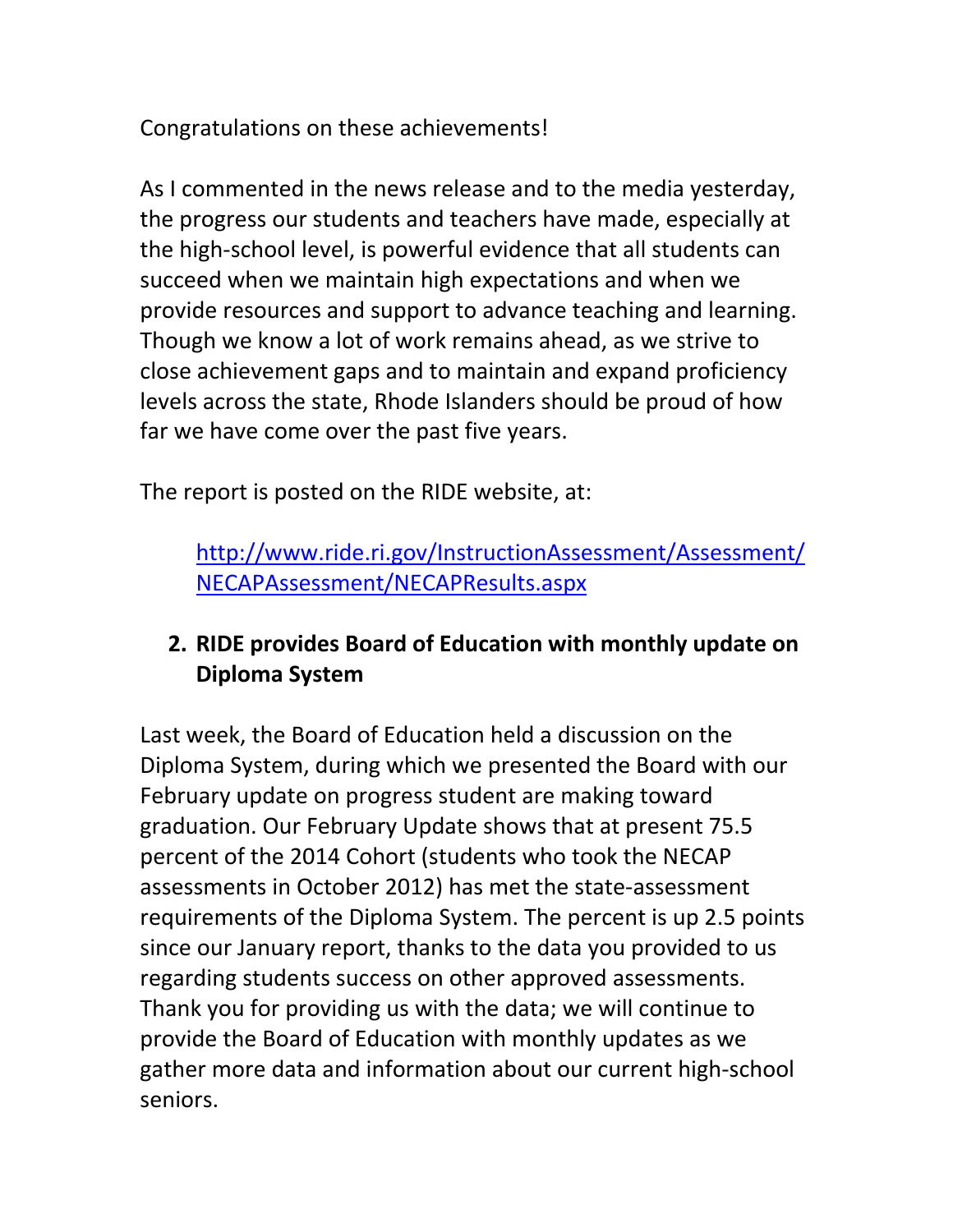The data you provided us show that, in the current senior class, there were 227 students who met the requirement through their performance on other assessments or who most likely qualify for waivers by virtue of early college admission. That leaves 1,587 students in the current senior class, statewide, who are still working to meet the state‐assessment graduation requirement. They still have several opportunities to do so – either through the third NECAP administration, which begins later this month, or through success on one of the other approved assessments. Depending on your local policies, some of these students may also be eligible for waivers. Our hope, of course, is to provide all currently enrolled students with the support they need to prepare them to earn a diploma.

As I remarked to the members of the Board, our Diploma System and our current graduation standards are only a first step. We cannot right now look at our students and be assured that every one of them is ready for success beyond high school. Nevertheless, we have taken a really important first step. The evidence demonstrates that the students who graduate this year will be better prepared than any cohort of students that has graduated in the past.

### **3. Model school‐safety plan posted on RIDE website**

As I shared with you in last week's Field Memo, in partnership with Emergency Management Agency; the Department of Behavioral Healthcare, Developmental Disabilities, and Hospitals; the Department of Public Safety; the State Police; and the Division of the State Fire Marshal, we have developed a model school‐ safety plan for your adoption or adaptation. The templates for the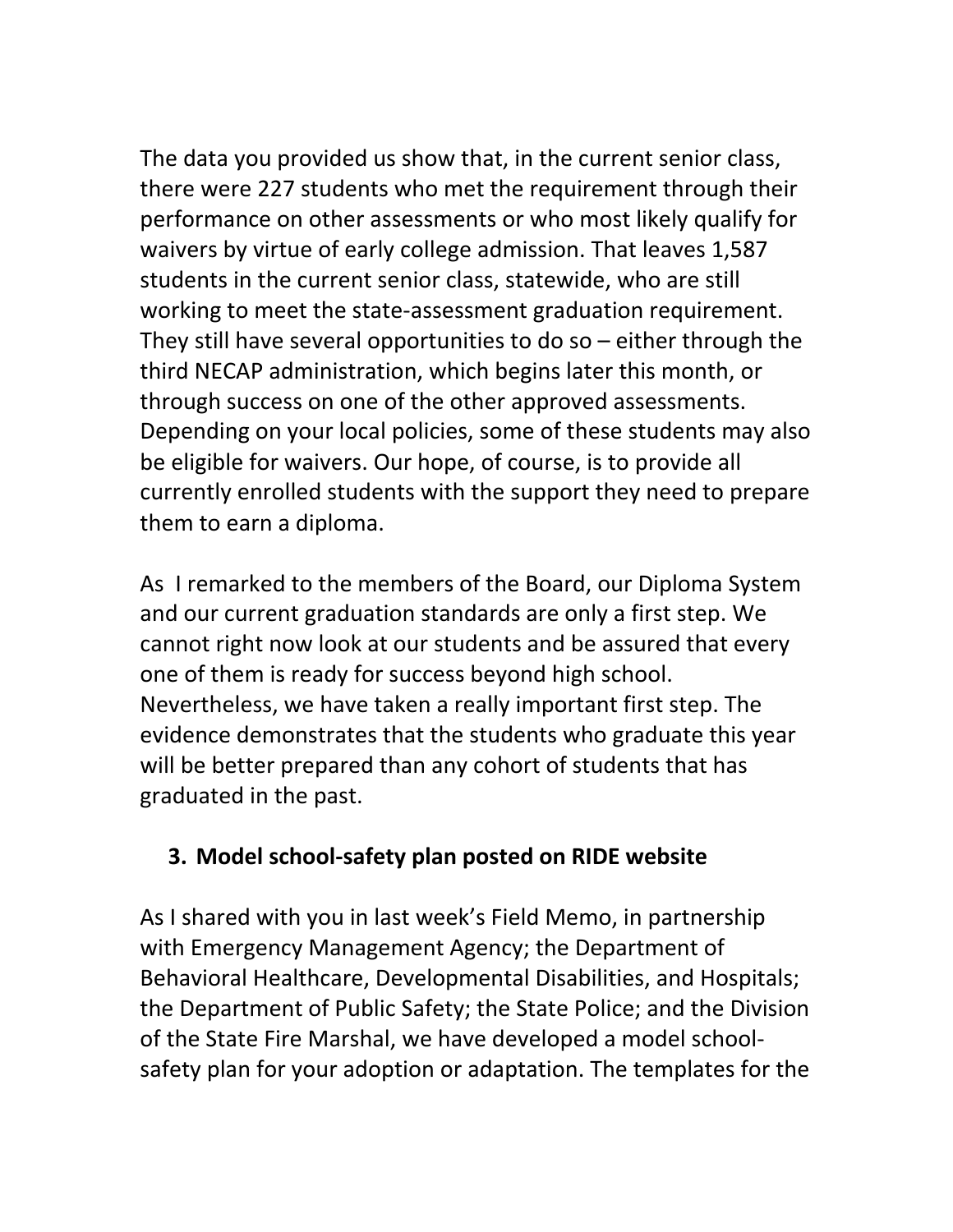model plan are now available on the "Emergency Preparedness" page of our website, at:

http://ride.ri.gov/StudentsFamilies/HealthSafety/Emergency Preparedness.aspx

# **4. Sympathies extended to family, students, colleagues of George Nasuti**

We at RIDE extend our thoughts, prayers, and sympathies to the family of George Nasuti and to the students and educators at Woonsocket High School who are mourning his death. Mr. Nasuti, the Athletic Director at the school for the past 10 years and previously a principal in Woonsocket, died following an accidental fall while he was refereeing a basketball game. Friends, students, and colleagues are posting tributes to Mr. Nasuti here.

## **5. Discussion of Rick Hess's** *Cage‐Busting Leadership* **scheduled for February 21**

I want to remind you and your team that our discussion session on Rick Hess's *Cage‐Busting Leadership* is scheduled for next Friday, **February 21**, at 4:30 p.m., in Room 501 here at RIDE (80 Washington St./255 Westminster St., Providence). Rick's visit to Rhode Island late last year sparked further conversations about what it means to be a "cage‐busting leader" and how we can break through some of the barriers that seem to stand in our way as we work together to transform education. I'm looking forward to continuing these discussions next week. Please e‐mail my executive assistant, Dana Wilson (dana.wilson@ride.ri.gov), if you are interested in joining us on February 21 – and please feel free to share this invitation with others on your team.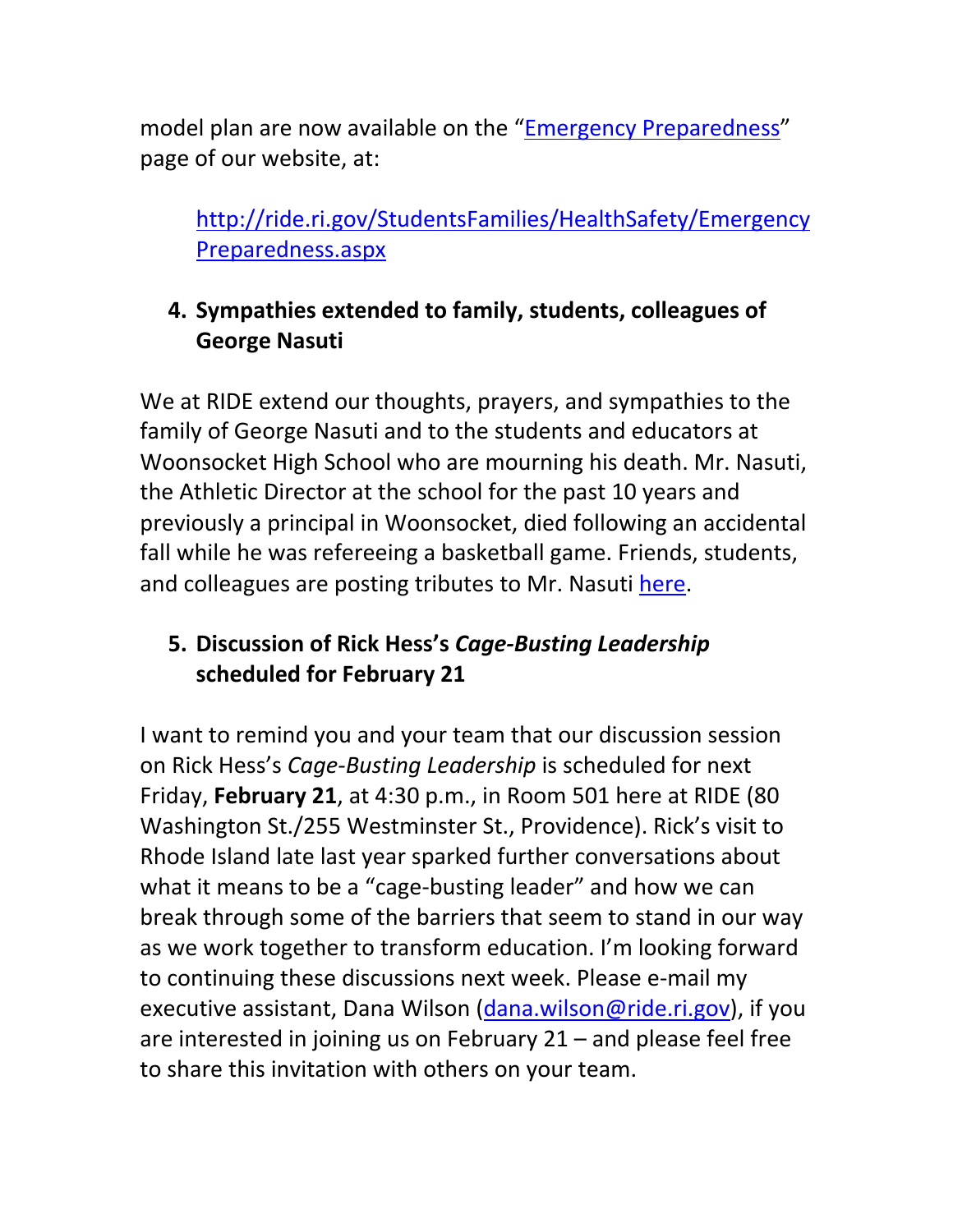#### **From RIDE**

#### *Educator Preparation:*

## **6. RIDE, educator‐preparation programs seek input regarding educator‐preparation program report cards**

RIDE and Rhode Island educator‐preparation programs are in the process of creating educator‐preparation program report cards. The goals of the report card are to support ongoing program improvement, inform the program‐approval process, and build program transparency for potential students, hiring managers, and educators seeking to advance their careers by enrolling in additional training. Report cards will include data on candidates enrolled in programs, those who completed programs, and program completers employed in Rhode Island schools. The Program Report Card survey will remain open until **March 7,** and may be found at:

https://www.surveymonkey.com/s/Ed\_Prep\_Report.

Responses will help shape the design of a user‐friendly and meaningful online tool widely accessible to the public. Questions regarding the report card and survey should be directed to Sarah Whiting, at Sarah.Whiting@ride.ri.gov.

# *Educator Certification:*

**7. RIDE seeks public comment on proposed new tests, passing scores for initial educator certification**

ETS, the testing company whose tests we use in Rhode Island as part of the educator-certification process, is adding new tests and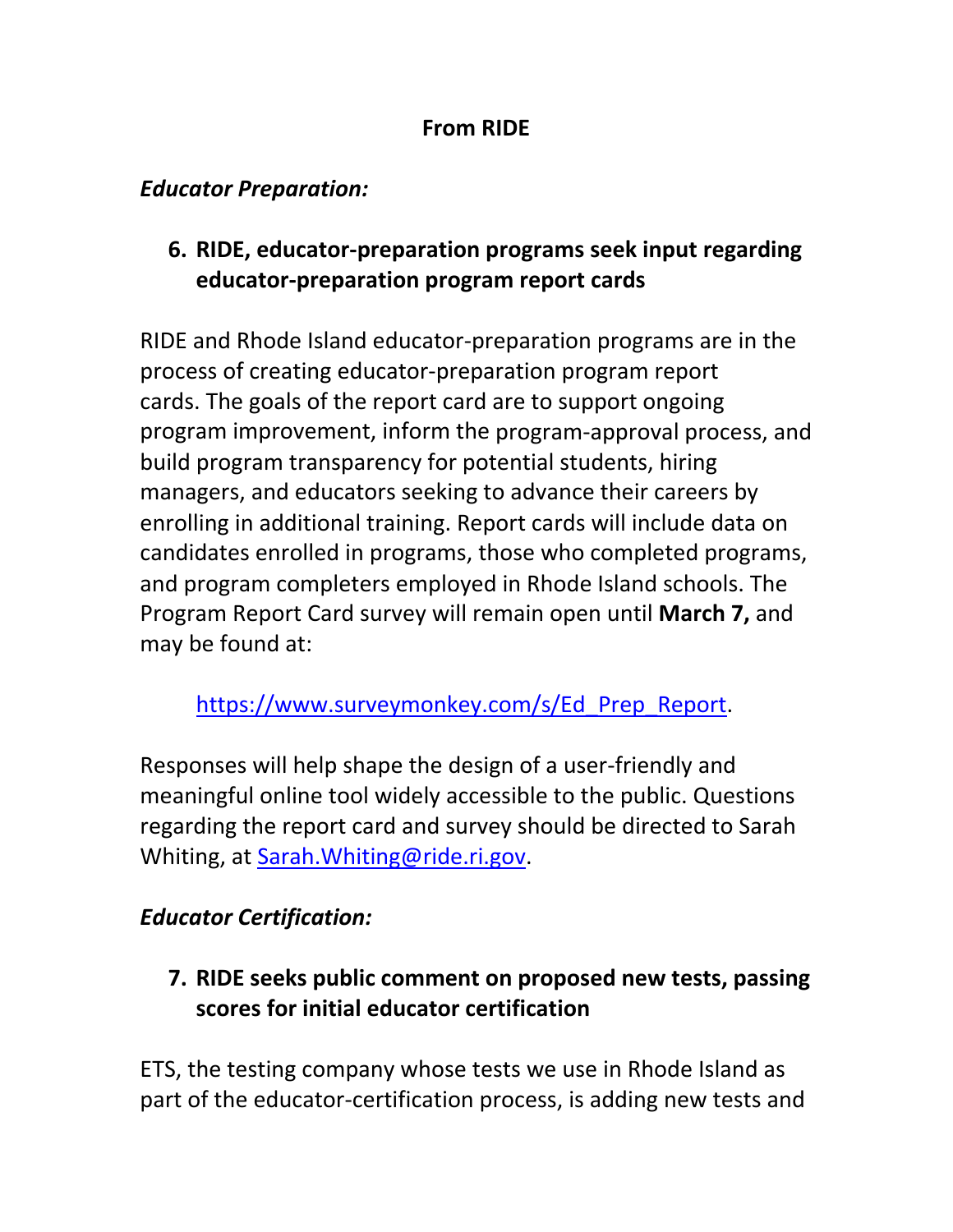phasing out older tests. There are currently six tests that ETS has regenerated that affect our current certification process. RIDE is seeking public comment from the education community and the general public on the certification tests and passing scores for initial educator certification in Rhode Island that RIDE has proposed and that the Board of Education has approved for public comment. To provide comments on the proposed certification tests and passing scores, please visit:

# http://www.ride.ri.gov/Certification‐Updates.

If you have any questions about these tests and passing scores, please feel free to contact Hilda Potrzeba, at hilda.potrzeba@ride.ri.gov or 222-8891.

# *Technology:*

# **8. LEAs reminded to make appointment with RIDE on Wireless Classroom Initiative once vendor is selected**

Work on the Wireless Classroom Initiative continues. This week IDE issued another \$623,300 in grants to LEAs, bringing the total grants issued to \$11.8 million out of the \$20 million in bond funds available for the project. Grants issued to date cover 60 percent of all LEAs, representing 78 percent of all participating public schools and 77 percent of all public‐school students. We have also reached a new milestone, with two LEAs completing their implementation!

We remind you to e-mail the Wireless Classroom Initiative (WCI) mailbox, WirelessInitiative@ride.ri.gov, for an appointment once you have made a decision regarding the vendor and solution for your LEA. If you have questions or need assistance as you go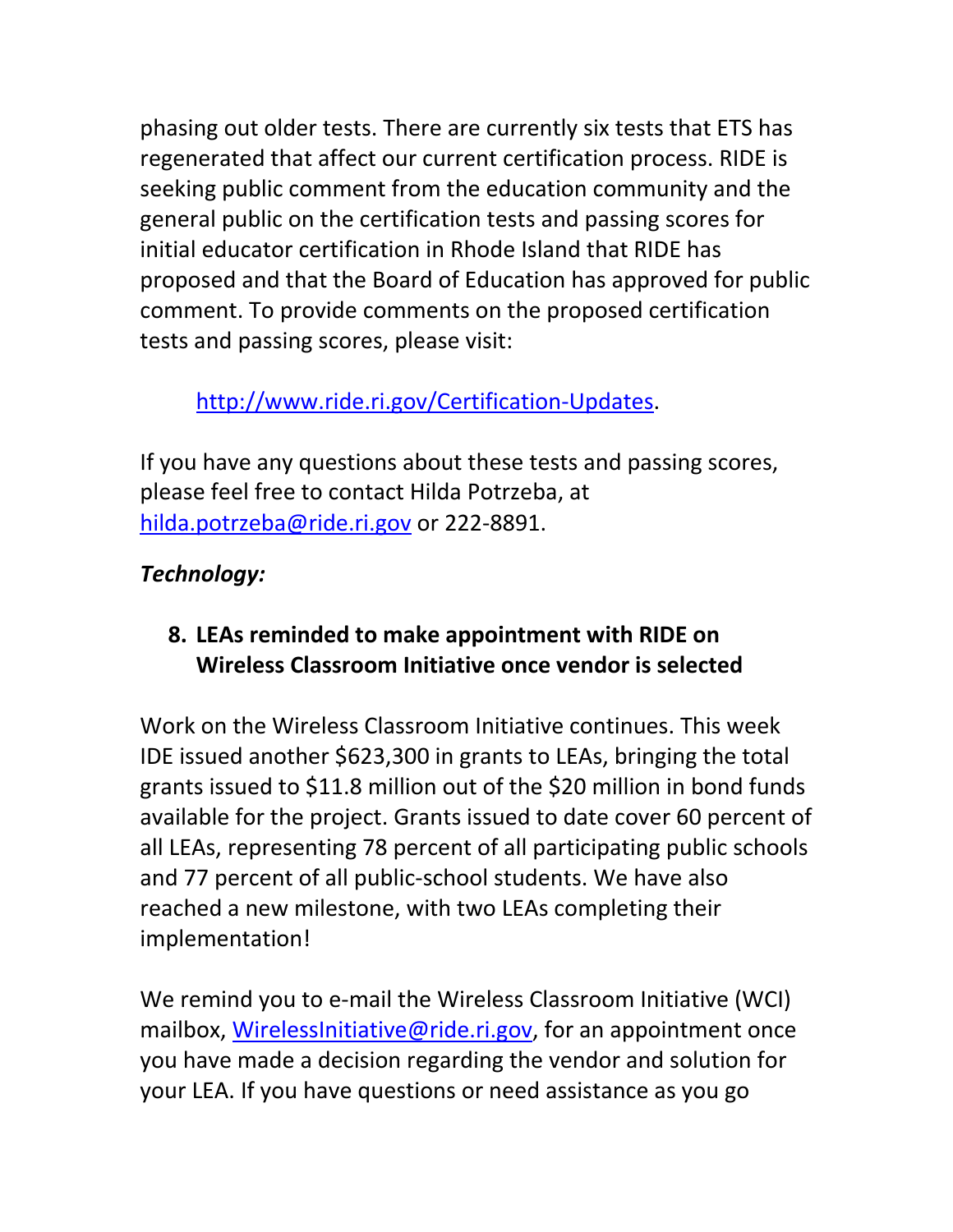through your evaluation, please do not hesitate to reach out to us.

If you are executing contracts with an authorized vendor, please follow the instructions sent with the grant‐agreement packet in order to reduce delays in grant reimbursements and to ensure compliance with WCI standards. These instructions include notifying RIDE of all implementation schedules and change requests, should they become necessary. Please continue to send all communications to our WCI mailbox.

We look forward to our continued work with you to bring wireless connectivity to every public classroom in Rhode Island.

## **From the U.S. Department of Education**

### **9. U.S. Department of Education outlines possible use of federal funding for digital learning**

Last week on Digital Learning Day, the U.S. Department of Education released a "Dear Colleague" letter to states to provide guidance on ways that existing federal funds can be best leveraged to support schools and educators in the transition to digital learning in support of President Obama's ConnectED Initiative. Specifically, the letter outlines ways in which current federal education funding available to states can be used to provide professional development for educators, access to high quality digital content, and devices for learning.

The letter offers specific examples of the many ways that grantees including districts, states, and eligible partnerships can use their federal funds to: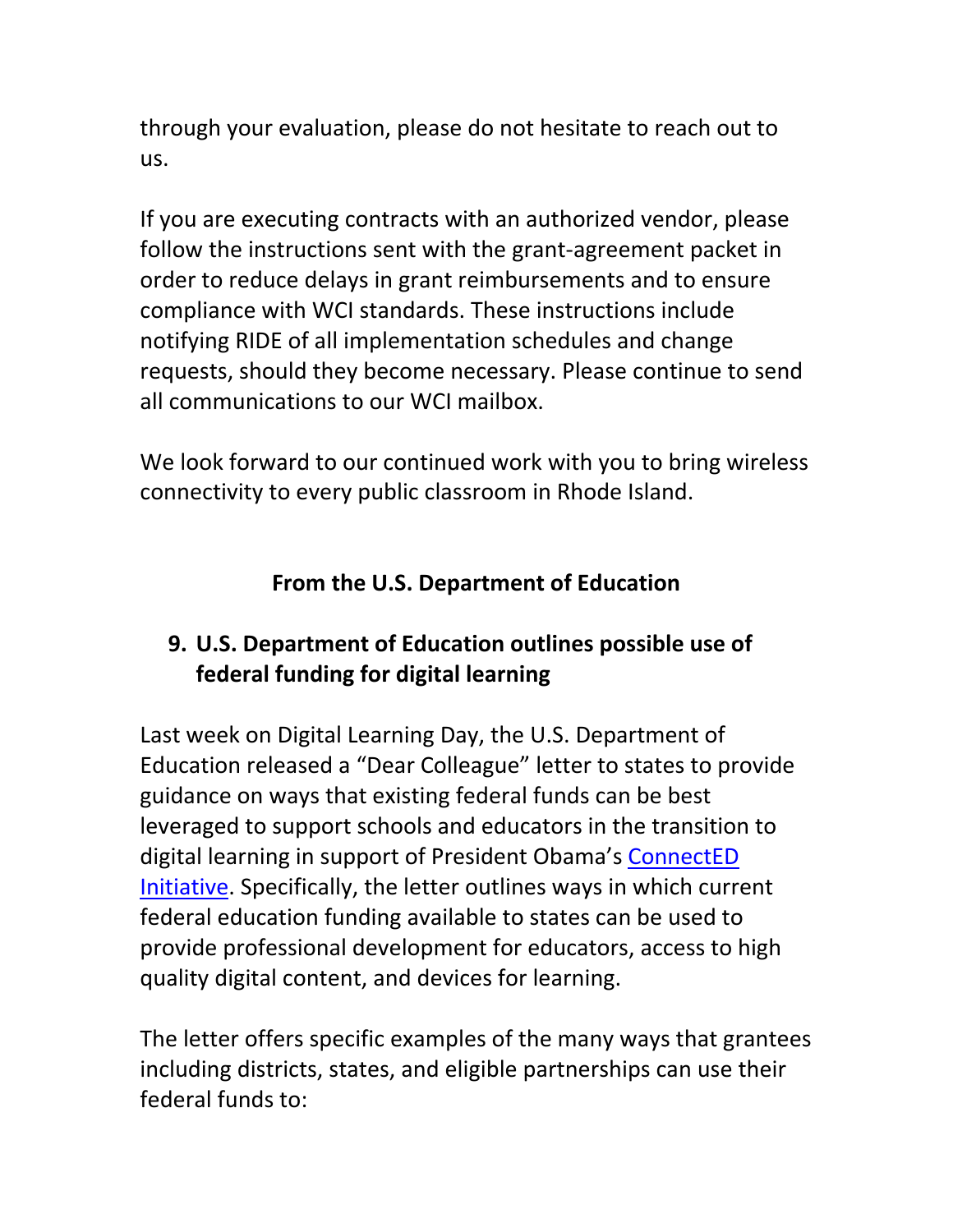- purchase devices for student and educator use;
- personalize professional development;
- access high-quality digital content and open educational resources; and
- increase educator collaboration and communication.

The letter can be found here.

# **10. U.S. Department of Education seeks public comment on grants to expand high‐quality preschool programs**

Please see this message from the U.S. Department of Education:

The Fiscal Year 2014 Consolidated Appropriations Act, 2014 (Public Law 113‐76) makes important education investments, including \$250 million in new Race to the Top to States grants for improving early‐childhood care and education.

On February 4, 2014, U.S. Secretary of Education Arne Duncan announced on a call with U.S. Secretary of Health and Human Services Kathleen Sebelius that the Administration plans to use the \$250 million for a major new competition to build, develop, and expand high‐quality preschool programs, working with local communities and with states across the country.

The two agencies are very interested in your input. We encourage all interested parties to submit opinions, ideas, suggestions, and comments pertaining to the new competition on the Homeroom Blog up until 5 p.m. on **February 26**, at which time the input section will be closed,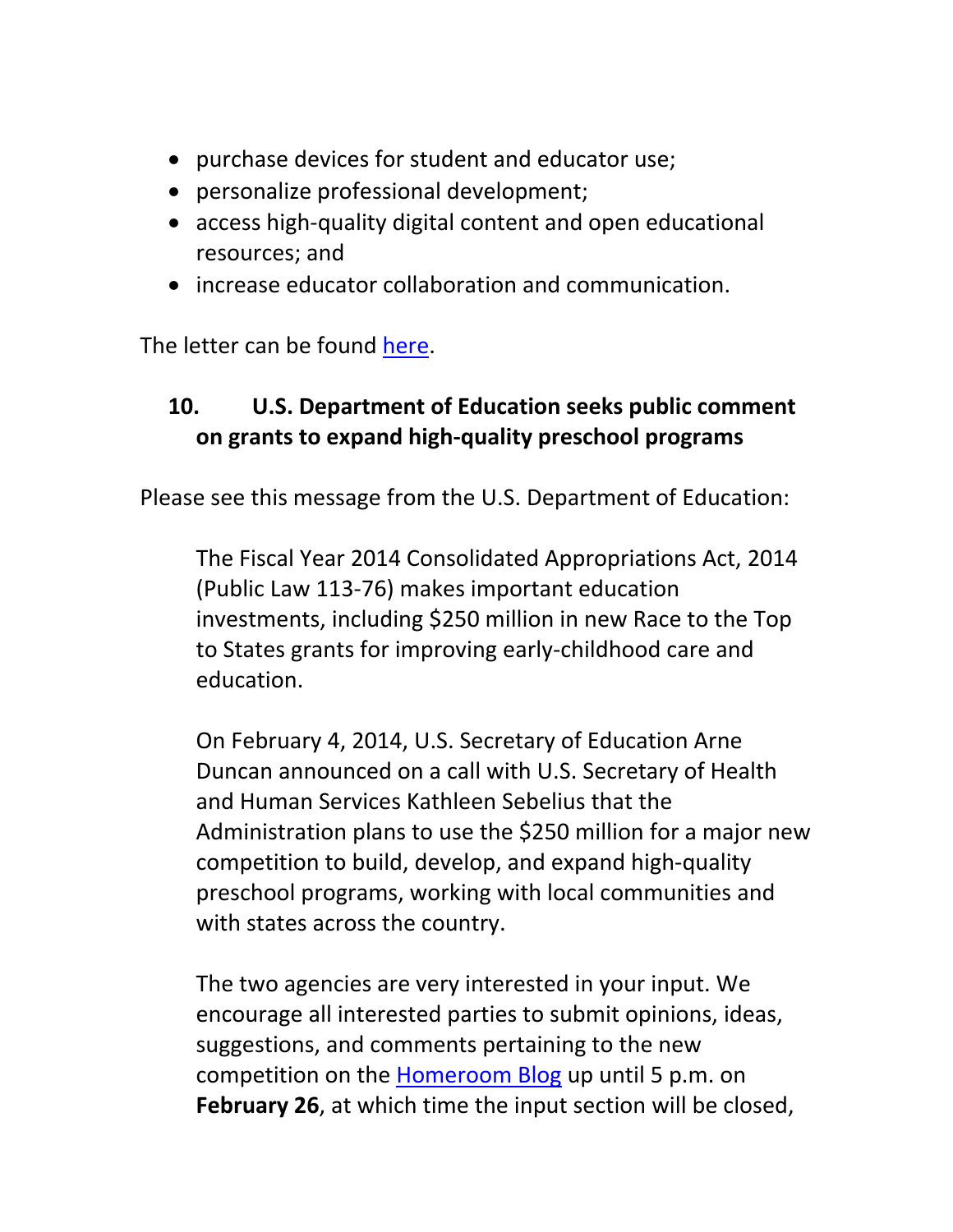and we will begin considering comments received as we develop requirements, priorities, selection criteria, and definitions.

Once the initial input from the field is collected and reviewed, we will draft an executive summary and post for comments that will, in turn, inform the final Notice Inviting Applications (NIA).

Please see the Homeroom Blog for complete information and to share your comments.

### **11. U.S. Department of Education notes Career and Technical Education Month**

Please see this message from the Office of Communications and Outreach:

This month, during Career and Technical Education Month, the U.S. Department of Education announced that the name of the Office of Vocational and Adult Education has been changed to the Office of Career, Technical, and Adult Education (OCTAE), acknowledging that "career and technical education" is a more accurate term to describe what and how students are studying to be career‐ready. The office has a rich history of being in the forefront of career, technical, and adult education, providing critical funding and technical resources, for example, to the career‐pathways movement. OCTAE continues to be the office responsible for administering federal career‐technical education (CTE) programs, as well as the partner adult‐education programs. Two years ago, the office issued a blueprint calling for effective, high‐quality CTE programs aligned with